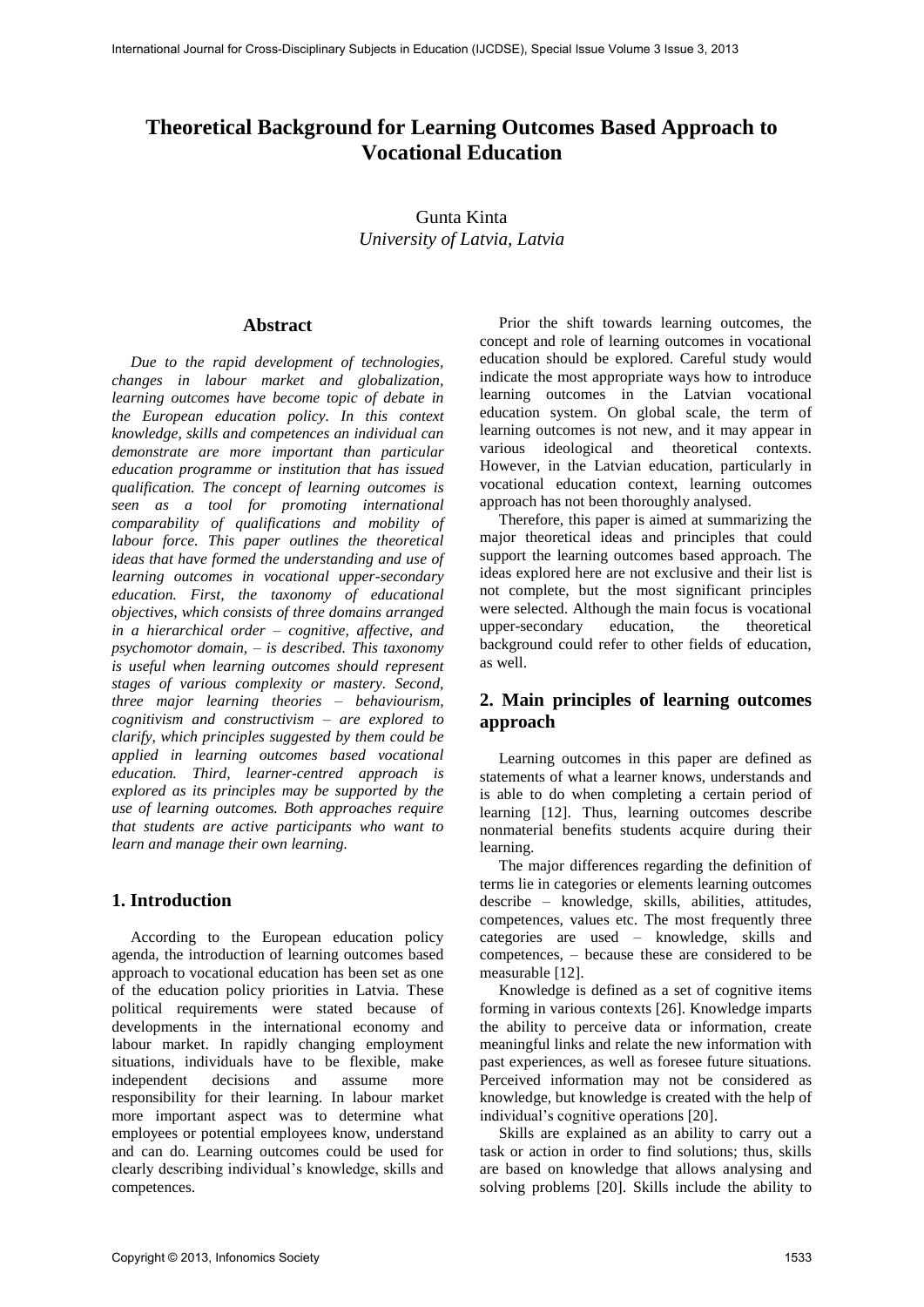perform cognitive and practical operations acquired in different life and work situations [26]. Skills may be obtained during repeated practical and purposeful activities as a reaction towards some external requirements [22].

Competences focus on the manner how knowledge and skills obtained are used in various contexts [26]. Competences are acquired and developed through practice in studies, life and work. The term of competence has caused the most of discussions. One of the questions is whether competence or learning outcomes is more general concept to describe qualifications referred to the European Qualifications Framework [17]. On one hand, in some contexts competence is explained as the acquisition of skills or performing specific tasks according to previously formulated standards. On the other hand, competence is considered as ability in a wide professional field, i.e. competence is a holistic term imparting knowledge and skills [6]. These two approaches create confusion about terminology, which occasionally is increased due to various national contexts. In this paper and also in the European Qualifications Framework competence is seen as one of the categories describing expected learning outcomes.

As the most crucial features of learning outcomes could be mentioned:

- Learning outcomes are defined in advance of learning;
- Learning outcomes achieved are certified by demonstrating;
- Learning outcomes are measurable or observable;
- Learning outcomes are clear and understandable for all participants of education process;
- Learning outcomes are achievable during the particular period of learning;
- Learning outcomes indicate the individual progress of learners.

Statements of learning outcomes should be observable and clearly formulated before the period of education, for students and teachers to be certain whether and at what level the expected learning outcomes have been achieved.

According to the political standpoint, learning outcomes are already used in the Latvian vocational education, since state education standards and occupational standards outline knowledge, skills and professional competence to be obtained in education programmes. Moreover, vocational education programmes as such always have been learning outcomes oriented since labour market requires employees with particular abilities [4]. However, the presence of some elements of learning outcomes in education planning documents does not ensure that learning outcomes approach is applied in classroom. When using learning outcomes in education, approach to the education planning and implementation should be altered by ensuring that students to a certain extent achieve expected learning outcomes. Learning outcomes based education has the following characteristics:

- Focuses of students' ability to learn in order to ensure continuous and independent development of personality [24];
- Describes outcomes that should be achieved by a successful learner;
- Uses tools to determine what and to what extent students has learnt and acquired;
- Seeks for ways how to help students learn and achieve the expected outcomes;
- Explains why students should learn and acquire expected outcomes [7];
- Emphasizes learner centred approach to education [4];

To conclude, learning outcomes may be used as a tool for promoting more successful students' learning, and ensuring clear description of knowledge, skills and competences students may obtain or improve in the particular study course or education programme.

### **3. Emergence of learning outcomes approach**

An increasing attention to the learning outcomes or competence oriented education may be observed since 1950-ties. Initially outcomes-based education programmes were introduced in the USA, but similar processes could be noted also in Australia and Canada. In 1980-ties and 1990-ties outcomes based education was wide-spread in many countries [13].

Regardless the rapid rise in popularity, the approach received some critics, for example, using only measurable learning outcomes that excluded such concepts as values and beliefs [8]; defining broad outcomes challenged the traditional curriculum division in study subjects and created confusion in educational planning and students' assessment [13].

In vocational upper-secondary education shift towards learning outcomes is related to the changes in work organization, technological development and the emergence of knowledge-based society. In 1980 ties, industrial mass production, when employees had a strict division of duties and performed single tasks under a supervision of a manager, lost its significance. With the development of technologies and multi-disciplinary industries, team work with wider employees' functions and roles was emphasised. Employees needed to possess knowledge and understanding of entire production process to be able to take responsibility and make decisions [17]. Work duties could be integrated, as technological innovations allowed performing more complicated actions in a shorter time with less human resources [15]. As result, vocational education had to be changed in terms of content and form to adapt to labour market requirements.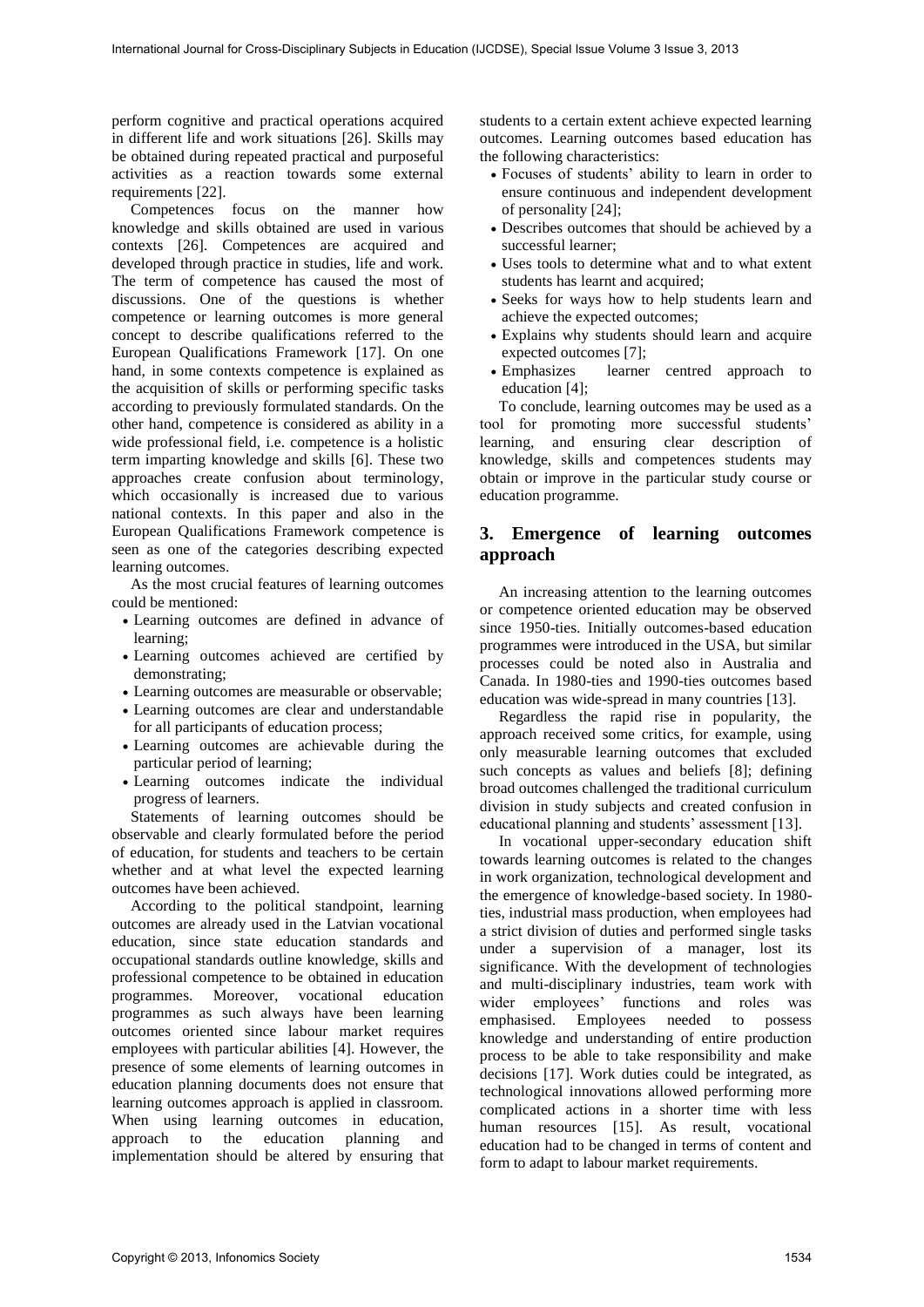According to the study of Cedefop (European Centre for the Development of Vocational Training) in 32 European countries, in the majority of the national vocational education systems a shift towards learning outcomes based approach could be observed. This process is conducted either as an integral part of vocational qualifications system or as a driver for educational reforms [6].

Another Cedefop's study [5] revealed four main points of rationale for introducing learning outcomes in the national vocational education systems. First, new didactical and pedagogical ideas about learning suggested conducting certain changes in education process. Second, socio-economic reasons exist to ensure closer links between vocational education sector and labour market. Third, the reasons related to the effectiveness of vocational education management, funding and implementation may be source for changes. Fourth, the significance of increasing mobility and international comparability require some reforms to adapt national education systems to the European tools, e.g. the European Qualifications Framework, the European Credit System for Vocational Education and Training [5].

Reviewing the emergence of learning outcomes approach, its introduction seems to be logical step in the development of education systems. Shift towards learning outcomes is rather complicated measure and process of large scale; therefore, reforms in education should be carefully planned and involve all stakeholders.

## **4. Theoretical background for learning outcomes based approach**

This paper focuses on three theoretical standpoints that have somehow influenced learning outcomes based approach: taxonomy of educational objectives, learning theories and learner-centred education.

#### **4.1. Taxonomy of educational objectives**

When describing the levels of learning outcomes, i.e. reflecting students' performance in a certain sequence of increasing difficulty, usually Bloom's taxonomy [2] is applied. As this taxonomy or classification since its creation in 1950-ties has experienced serious evaluations and revisions, e.g. [25; 1], involving several researchers, more accurate title would be the taxonomy of educational objectives. The taxonomy consists of three hierarchically arranged systems representing three domains – cognitive, affective and psychomotor – that are impacted in learning process (see Figure 1).

In 1950-ties, a group of psychology scientists supervised by Bloom explored pupils' work in class to find out which intellectual operations are essential

in learning. To demonstrate deliberate mental actions of pupils, the scientists elaborated a classification system of six hierarchical levels defined as measurable learning objectives. Each level represents a cognitive function that is mastered in course of learning [2].

| Cognitive<br>domain | <b>Affective</b><br>domain | <b>Psychomotor</b><br>domain  |
|---------------------|----------------------------|-------------------------------|
| 6. Evaluation       | 5. Internalizing<br>values | 7. Origination                |
| 5. Synthesis        | 4. Organizing              | 6. Adaptation                 |
| 4. Analysis         | 3. Valuing                 | 5. Complex<br>overt responses |
| 3. Application      | 2. Responding              | 4. Mechanism                  |
| 2. Comprehension    | 1. Receiving               | 3. Guided<br>response         |
| 1. Knowledge        |                            | 2. Set                        |
|                     |                            | 1. Perception                 |

**Figure 1. Levels for taxonomy of education objectives (adopted from [2, 16, 11])**

The cognitive domain includes the following six levels:

- 1. Knowledge refers to the recalling of ideas, things and phenomena, i.e. individual can save certain information in their memory and member it later, sometimes with minor changes;
- 2. Comprehension involves understanding of figurative meaning; an individual understands the meaning of received information and considers whether to change their reaction in order to reply appropriately;
- 3. Application includes ability to use previously obtained material in new situation or situations with new elements; an individual is able to solve unexpected problem or apply previously unused solution for familiar issue;
- 4. Analysis involves dividing information in smaller parts and finding links between these parts; analysis is like a means for full understanding of things;
- 5. Synthesis includes uniting of separate elements and forming a whole concept; synthesis has an aspect of creativity with certain limitations;
- 6. Evaluation imparts making judgements, e.g. about values, ideas, works, solutions; criteria and standards are used to estimate accuracy and relevance of details [2].

The activities on each level are characterised by particular verbs. These verbs are highly essential when formulating learning outcomes as they assist in indicating the complexity of actions. Yet the verbs in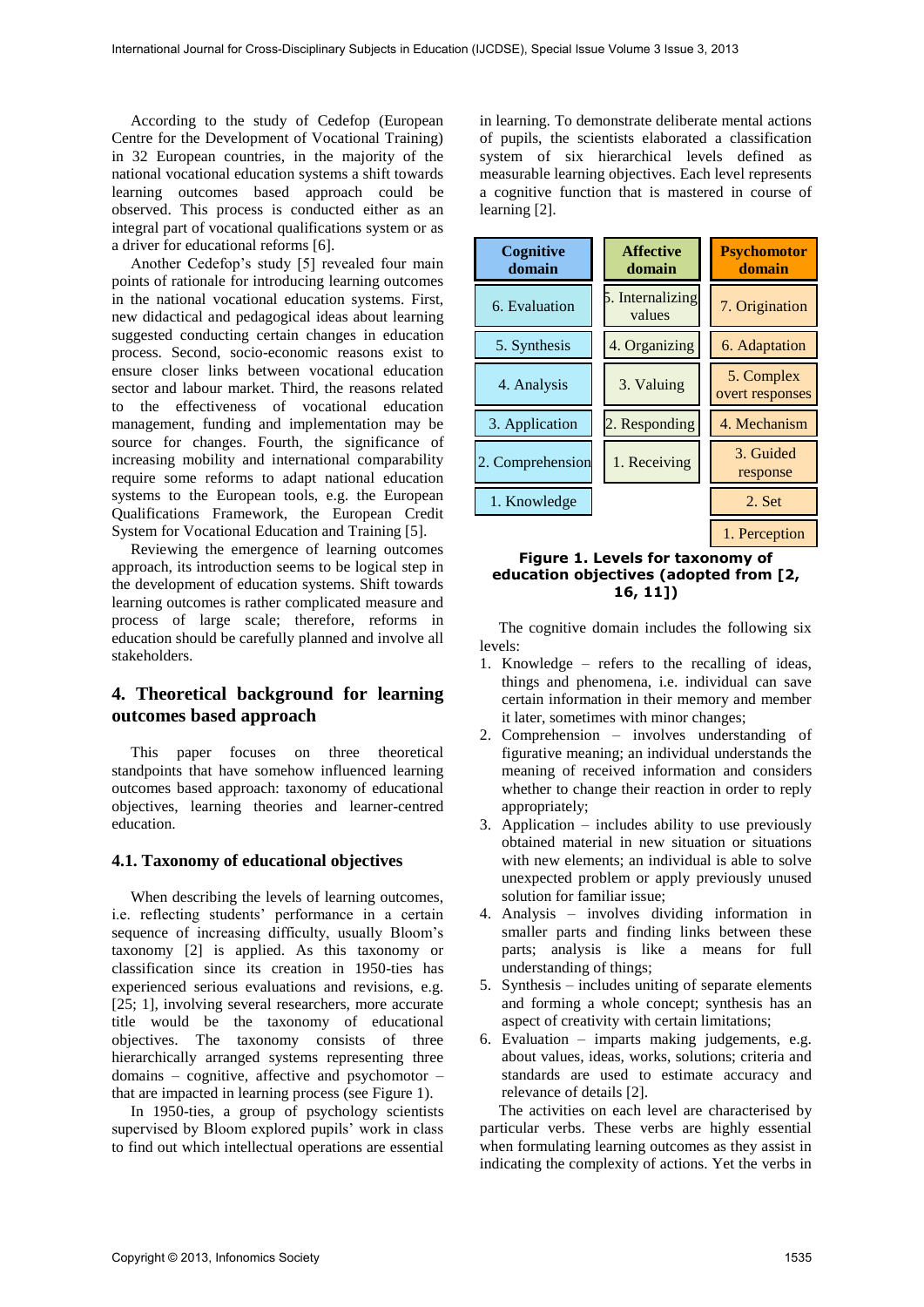various levels may overlap; therefore, the additional context should be provided in the statements of learning outcomes.

The classification was revised several times; the most evident alterations were introduced in 1990-ties by researchers under the supervision of Anderson and Krathwohl. To adapt the taxonomy to the present requirements of education and new ideas in pedagogy, the titles of levels were changed to verbs and two upper levels were switched; thus, the new levels are: remember, understand, apply, analyse, evaluate and create [1; 18].

On basis of later studies, Bloom and colleagues developed classification of affective domain consisting of five levels. This domain refers to emotional aspects of learning; and levels, additionally to the increasing complexity of emotional actions, are underpinned by personal characteristics and conscience [16]. The levels are also reflected with verbs that characterize emotional operations developed in education process.

The affective domain has the succeeding five levels:

- 1. Receiving imparts that an individual is aware of something, takes into account particular situation, phenomenon or thing; concerns also willingness receive information;
- 2. Responding refers to individual's motivation, who is not only willing to participate, but also is active learning participant;
- 3. Valuing denotes value of something; individual's behaviour is sufficiently consistent and stable to be called an opinion or attitude; operations vary from accepting values to choosing and following them;
- 4. Organizing includes the stage after the inclusion of values; an individual has to solve issues that are related to several values; therefore, values need to be organized in a system by determining links between values and forming the dominating values; values are compared, linked and synthesised;
- 5. Internalizing values imparts actions, which an individual performs in accordance with their internal values; behaviour is consistent, foreseeable and characteristic to the individual, whose opinion, ideas and attitudes are integrated in united perception of the world [16].

Bloom and colleagues initiated working with psychomotor domain that addresses motor skills, activities with materials and objects, but the researchers did not develop domain's detailed outline. Psychomotor domain usually may be applied through practical works, arts, music, theatre and sports [11]. Practical and work-based learning is crucial in vocational education.

Several authors have further developed Bloom's ideas about psychomotor domain, for an instance, Simpson designed classification of seven levels [11].

The physical actions performed on each level are characterized by certain verbs.

The psychomotor domain consists of the following seven levels:

- 1. Perception involves the ability to use sensory organs to guide motor operations;
- 2. Set refers to individual's readiness to commence particular operations, which impart physical, emotional and cognitive aspects;
- 3. Guided response related to individual's ability to imitate; the accuracy of this ability may be evaluated according to particular criteria;
- 4. Mechanism involves acquired responses, which have become habitual, individual's movements show some certainty and mastery;
- 5. Complex overt responses involve skilful performance of motor operations including complex movements; mastery appears in fast, precise and coordinated work execution requiring minimum energy; responses are automatic;
- 6. Adaptation imparts developed skills at such level that an individual is able to change their movement structure in order to adapt to specific requirements or solve a problem;
- 7. Origination implies creating new movement structures to adapt to particular situation or problem; at this level creativity based on highly developed skills is emphasised [11].

Quite often researchers and practitioners, when dealing with learning outcomes, focus on the cognitive domain supporting the view that it is the most essential in learning. However, in the course of time the original Bloom's ideas have been subjected to discussions and changes regarding the current needs; therefore, the taxonomy should be explored in the relevant context and taking into account all three domains. The use of ideas implied by three domains for writing learning outcomes ensures more versatile education process. This aspect is particularly important in vocational education – parallel to the acquisition of professional knowledge, skills and competences, it should provide general development of students' personality.

### **4.2. Learning theories in the context of learning outcomes**

The use of learning outcomes in vocational education is based on various learning theories. According to Cedefop's [5] study, one of the reasons for introducing learning outcomes approach was developments in didactics and pedagogies [5]. The most influential theories of learning outlined in the following paragraphs are behaviourism, cognitivism and constructivism. Although other learning theories, e.g., sociocultural learning, activity learning, have gained an increasing importance, their analysis was not included in this paper due to its limited volume. Major features of the learning theories are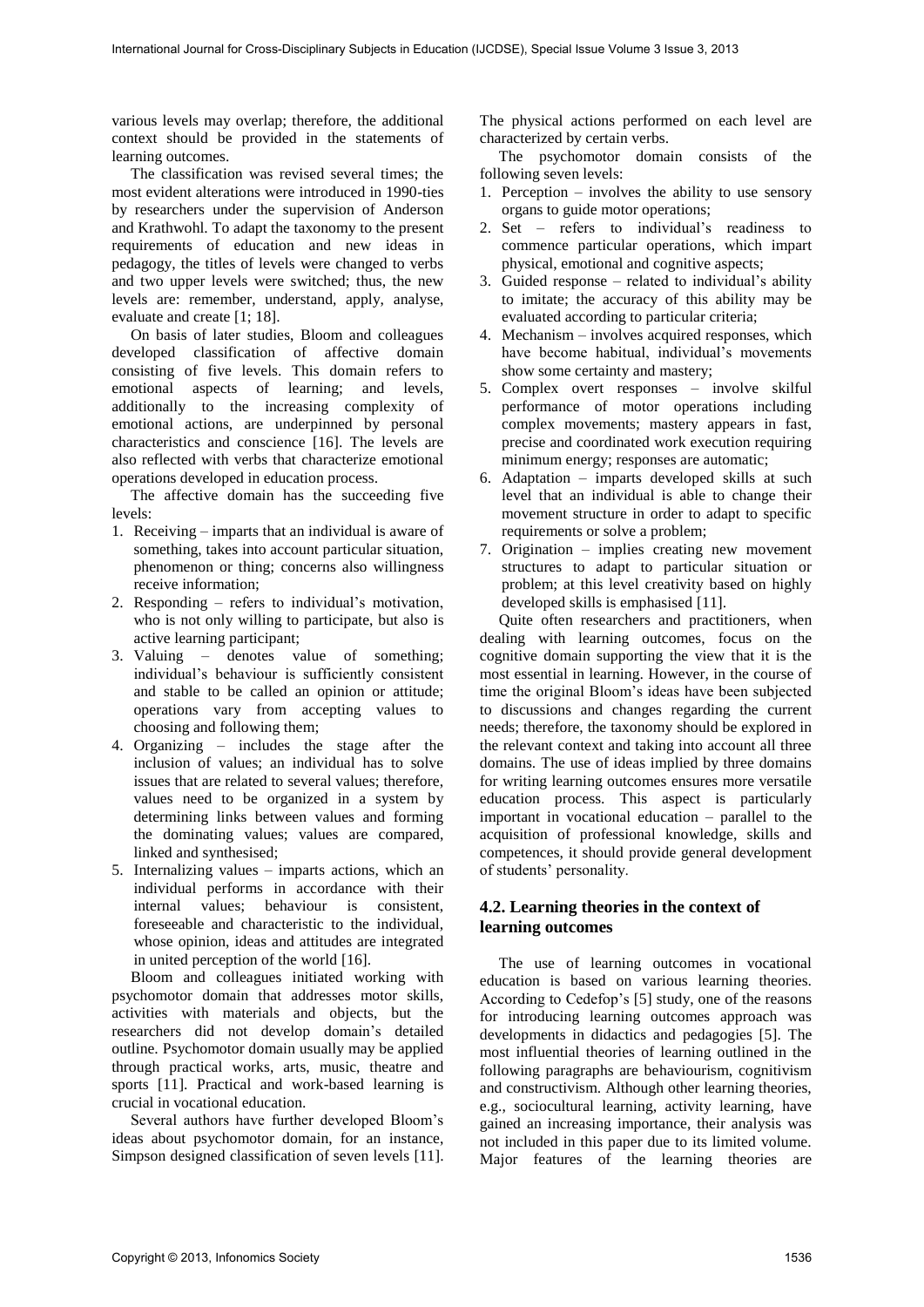summarised in Table 1 below, using several sources of literature [23, 19, 27, 21].

|                                                | <b>Behaviourism</b>                                                                                                                                                              | Cognitivism                                                                                                                                                                                                          | Constructivism                                                                                                                                                                                                                                                                                         |
|------------------------------------------------|----------------------------------------------------------------------------------------------------------------------------------------------------------------------------------|----------------------------------------------------------------------------------------------------------------------------------------------------------------------------------------------------------------------|--------------------------------------------------------------------------------------------------------------------------------------------------------------------------------------------------------------------------------------------------------------------------------------------------------|
| Founders                                       | Pavlov, Watson, Skinner,<br>Thorndike                                                                                                                                            | Chomsky                                                                                                                                                                                                              | Dewey, Vygotsky, Bruner,<br>Piaget, von Glasersfeld                                                                                                                                                                                                                                                    |
| Ground<br>principle                            | Observation and change of<br>students' behaviour;<br>repetition of favourable<br>behaviour until it becomes<br>automatic                                                         | Cognitive processes<br>determining behaviour;<br>changes in behaviour<br>indicate activity of<br>cognitive operations                                                                                                | On basis of experience and<br>cognitive schemes,<br>individual constructs their<br>own perception of world                                                                                                                                                                                             |
| Learning<br>is                                 | Relevant response<br>(particular behaviour) to<br>external stimuli.<br>Teacher should create<br>appropriate learning<br>environment for students to<br>react in a certain manner | Process of creating<br>knowledge; acquiring<br>meaning of phenomena.<br>Teacher should make<br>information meaningful to<br>help students organizing<br>and relating new<br>information to the previous<br>knowledge | Interpretation of external<br>world on basis of individual<br>experience; creating<br>meaning and understanding<br>of phenomena.<br>Teacher should arrange<br>real-life tasks to be<br>performed in authentic<br>environment and help<br>students mastering<br>strategies of knowledge<br>construction |
| Learning is<br>influenced<br>by                | Environment<br>circumstances, instructions                                                                                                                                       | Environment,<br>circumstances; instructions;<br>operation of individual<br>cognitive processes;<br>individual's beliefs, values,<br>attitudes                                                                        | Interaction between<br>individual and environment<br>(including other<br>individuals); context                                                                                                                                                                                                         |
| Potential<br>application                       | Acquisition of simple, daily<br>knowledge or motor skills<br>to be used in various<br>situations without evident<br>alterations                                                  | Discussions, problem<br>situations, processing<br>information                                                                                                                                                        | Acquisition of complex and<br>advanced knowledge, when<br>previous perceptions are<br>reviewed                                                                                                                                                                                                         |
| Strong<br>points                               | Clear objectives are<br>provided; fast acquisition of<br>necessary operations<br>regarding certain criteria                                                                      | Students acquire cognitive<br>operations for performing<br>certain functions                                                                                                                                         | By mastering the<br>interpretation of various<br>situations, students may act<br>more successfully in real<br>life situations                                                                                                                                                                          |
| Weak<br>points                                 | Disregarding individual<br>differences;<br>oversimplifying cognitive<br>processes that impact<br>behaviour                                                                       | Students learn how to<br>operate, but not always<br>efficiently                                                                                                                                                      | Not appropriate for<br>situations when discussing<br>various opinions is<br>undesirable                                                                                                                                                                                                                |
| Similar to<br>learning<br>outcomes<br>approach | Observation of students'<br>behaviour                                                                                                                                            | The acquisition of various<br>cognitive operations (also<br>ability to evaluate learning<br>skills), use of problem<br>situations                                                                                    | Active students'<br>participation in learning,<br>relevant learning context,<br>previous experience                                                                                                                                                                                                    |

**Table 1. Comparison of learning theories [23, 19, 27, 21]**

According to the principles of behaviourism, learning environment is the most crucial factor, because learning is explained as a response to external stimuli. Therefore, awards and punishments are important to develop or discard a certain module of students' behaviour [21; 19].

More attention is paid to monitoring students' behaviour without analysing the role of cognitive and affective aspects in learning. Thus, learning achievements are often seen as accommodating skills and recalling particular facts; students acquire such habitual behaviour that allows working quickly and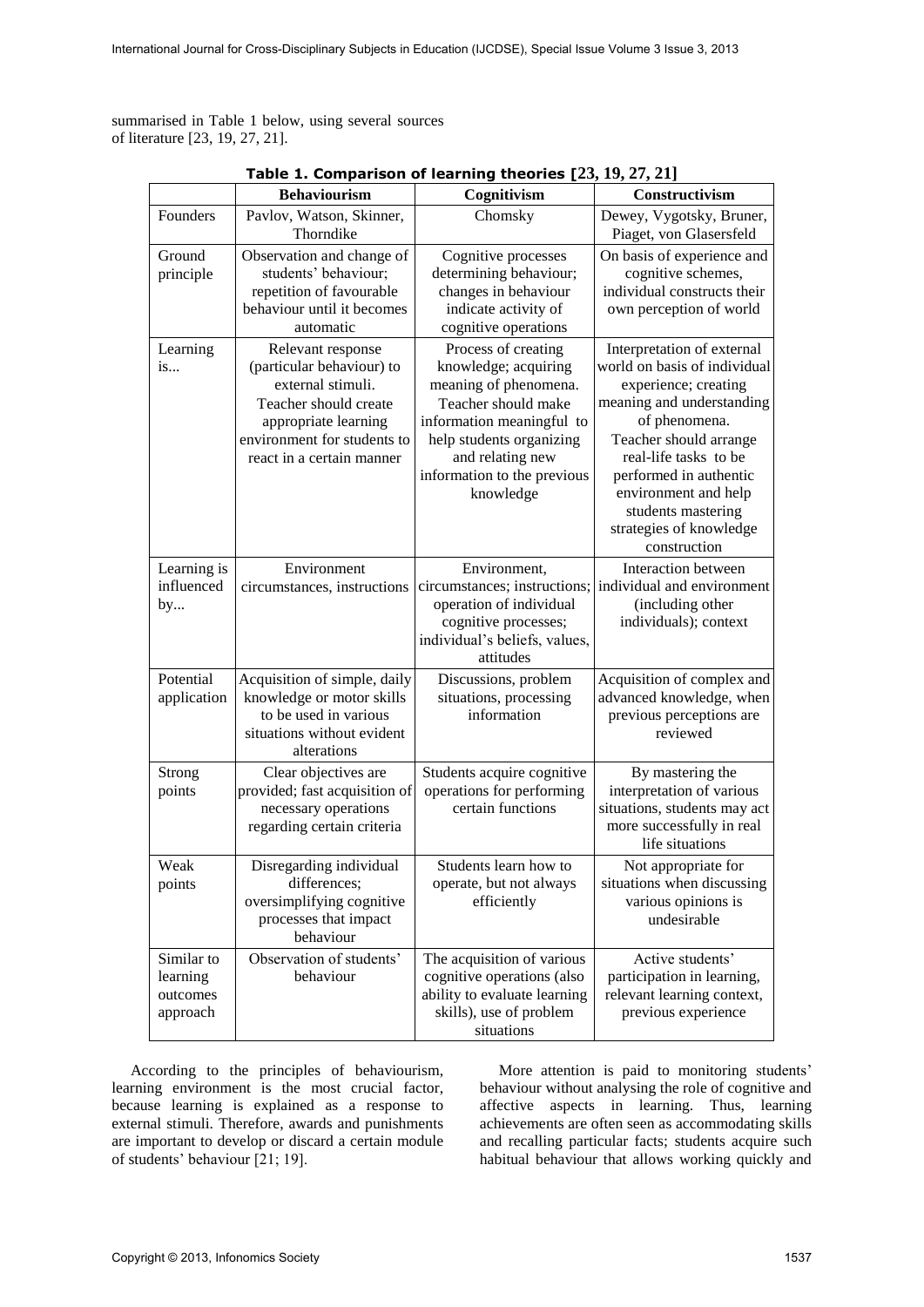correctly [19]. Students should master the ability to follow teacher's instructions fast and precisely, starting from simple to more complicated skills [21].

Learning outcomes based approach is said to overemphasise the observation of students' behaviour, i.e. if a learner is able to perform certain operations, they have achieved expected learning outcomes. This approach has been criticized because all knowledge, skills, competences, values and attitudes cannot be easily demonstrated during practical tasks. Therefore, principles of behaviourism may be applied when students should obtain some simple daily knowledge or motor skills, which may be used in new situations without significant changes, e.g., multiplication table, sewing a button or changing a car wheel. Thus, acquisition of such knowledge and skills involves memorizing facts and/or operations by repeatedly performing the same tasks.

Cognitivism partly developed as a natural opposition to behaviourism because behaviour of human cannot be stipulated only by some external stimuli. Cognitivism is focused on promoting cognitive operations. Yet both behaviourism and cognitivism emphasise the meaning of environment in learning, as well as instructions and correcting mistakes are important [21]. As result of cognitive operations, particular actions are performed; therefore, processing information, when structures, concepts and principles are organized in relevant cognitive schemes, is essential [19].

According to the principles of cognitivism, learning involves active students' participation within all the tasks for students to use their strategies for processing information and managing their learning. Thus, both cognitivism and constructivism consider a student to be an active participant, but in constructivism students not only process information, but also develop new meanings for this piece of information [21]. Previous knowledge and experience is crucial when creating new knowledge; and solving problems is seen as a context for construing knowledge [19].

Learning outcomes may include the acquisition of various cognitive operations, also an ability to evaluate one's own learning skills. The author supports the opinion that students need intentionally manage their learning to master expected learning outcomes. Yet as regards learning outcomes, formulating particular information processing strategies is not emphasised, but the ability to find the most appropriate solution to a problem. Problem situations, use of which is supported by cognitivism, may be applied in learning outcomes based vocational upper-secondary education.

In general constructivism is focused not only on developing cognitive strategies, but also on the interpretation of external world by creating new meanings for things and phenomena. According to

behaviourism and cognitivism, world is real and forms external environment, while constructivism concentrates on construing the individual perception of world [21]. Students construct, not "receive" ready-made knowledge; this construing operation to great extent depends on previous knowledge and experience that students use in their learning [28].

Since students achieve expected learning outcomes in different speed and manner, learning is not linear, i.e. learning is irregular and unpredictable. Learning is both social and cultural activity occurring through interaction, when each participant contributes to the process [3]. When students interact, their learning is more productive than independent studies, as the learners involved share and discuss their varied previous experiences [28].

Unlike behaviourism, constructivism focuses on processing and interpreting information, not recalling facts or acquiring certain modules of behaviour. Learning should be organized in an authentic environment, and students should be provided with real-life tasks that would form relevant context for obtaining expected knowledge and skills [21]. In vocational education students' involvement in workbased learning at enterprises and school is an essential part of education programmes.

Principles of constructivism are said to be the most appropriate in learning situations when particularly complex knowledge has to be acquired. Regarding the new information, perceptions created in the previous learning experiences can be reviewed and, if need be, altered or discarded [21].

Learning outcomes based education similar to constructivism emphasizes the active students' participation in learning. Students acquire or improve their knowledge, skills and competences in a relevant learning context and on basis of their previous experience. The activity of students may be promoted by using problem solving situations.

To conclude, none of the learning theories is right or wrong, because each of them imparts some ideas or principles that may be applied in education. For an instance, repeated actions, enforcement and feedback supported by behaviourism assist in widening learning and improving students' memory. Cognitivism focuses on cognitive operations for learning to be more than adapting certain modules of behaviour. Constructivism contributes to students' ability to face unpredictable and changing situations with unclearly formulated problems that may be solved with the means of imagination, discussion and cooperation [21]. Thus, each learning theory suggests some principle to be used in learning outcomes based vocational upper-secondary education.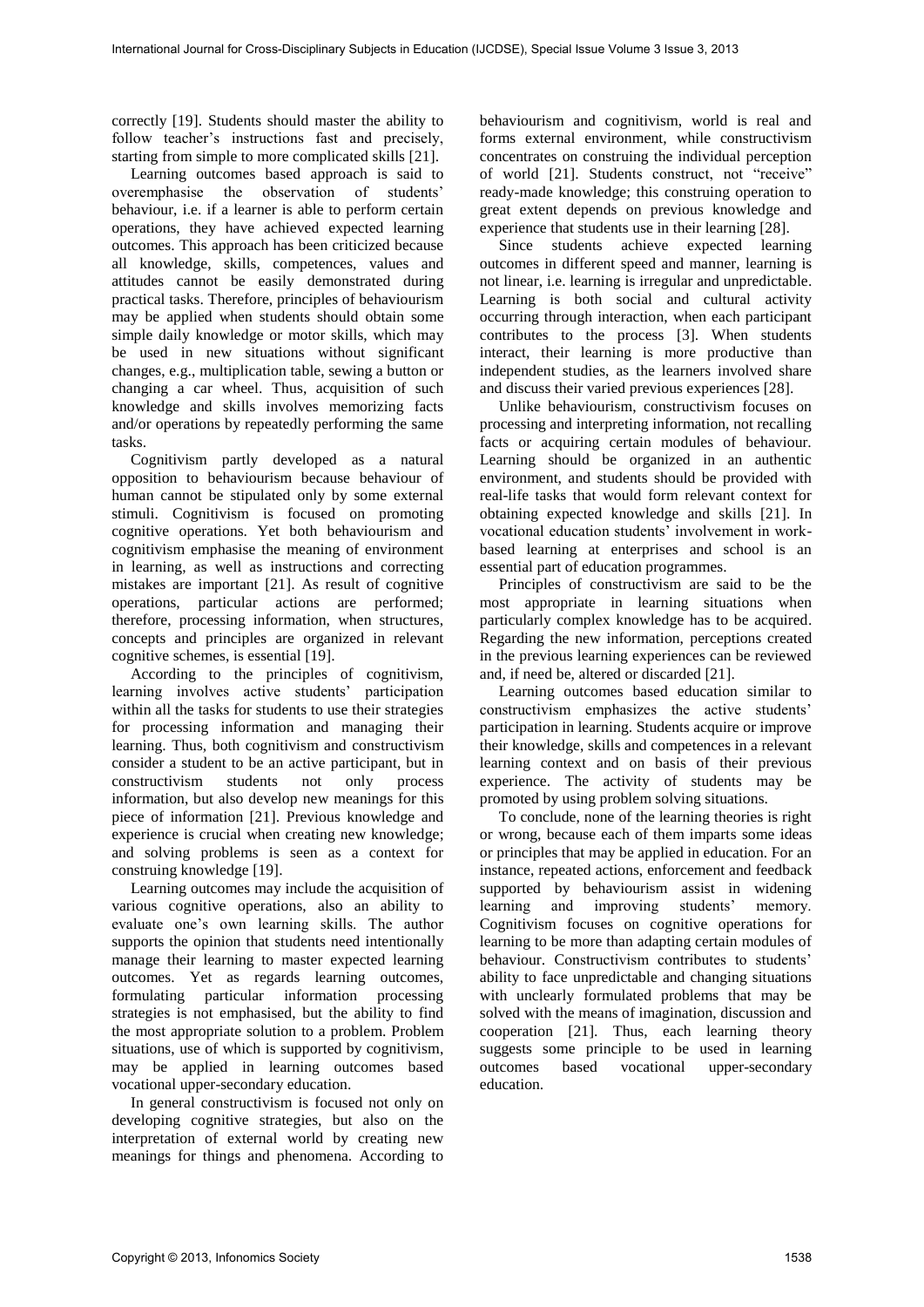### **4.3. Learner-centred approach**

When learning outcomes are used in vocational upper-secondary education, teacher and students should be equally active in learning process. According to the results of Cedefop's study [4] conducted in 32 European countries, the introduction of learning outcomes in vocational education programmes is closely linked with some aspects of learner-centred approach [4]. Therefore, the principles of learner-centred approach should be explored in more detail.

Learner-centred or progressive approach to education developed as an opposition to the traditional education practice or study subjectcentred or teacher-centred approach. Learner-centred approach emphasizes that students are individuals with varied needs and interests; more important are students as they are at present situation, not what they could become in future [10]. The direct object of learning is students since a teacher's aim is not a greater volume of education material and more successful learning on some abstract level, but learning occurring in particular situation when working with particular students. Therefore, learning should be a specific process [14], which in a way is a unique experience.

In the traditional approach, time is constant and learning is variable, which means that a lesson has a certain duration, but volume and essence of learning content to be acquired in this period change. Meanwhile, in the learner-centred approach learning becomes constant and time is a variable. Thus, the main focus is on the particular student and continuous assessment whether and when the student has achieved the expected learning outcomes, while providing necessary information in limited period of time assuming that all students are able to receive and process the information in the same speed becomes insignificant [14]. In learning outcomes based education certain time limits are set – the expected learning outcomes are defined for particular period of education and students' performance is assessed constantly and at the end of course or programme. Yet differences in students' learning, e.g. speed and methods, are accepted as natural.

With the introduction of learner-centred approach, roles of teacher and students change significantly. Learners are active participants of the education process, who want to learn and are natural discoverers and creators of new knowledge. Cooperation, group and project work dominate in studies; those involved in learning trust, support and learn from each other. Individual characteristics of students and their varied experiences are not only taken into account, but also are favourable, because differences make learning more interesting and allows the participants to acquire different experiences [10; 14].

Teacher becomes like a consultant or manager of resources. Yet the issue concerning the extent of students' freedom in class is debated, since not all students may be considered to possess a responsible and motivated attitude towards their learning [10]. Moreover, students may appear reluctant when learner-centred approach is implemented. One of the reasons could be additional duties students acquire in learner-centred approach – students have to work more and display initiative. A new approach may seem to be threatening, because many issues are unclear, e.g. new duties, responsibilities, changes. Discarding the previous approach may create sense of loss, and students may miss the traditional approach when they had fewer responsibilities, and decisions were made by teachers. Since changes related to introducing learner-centred approach are large, the reforms should be introduced gradually, because students would not be able to accept some new forms of work or follow complex instructions characteristic to learner-centred approach without adequate preparation [28]. According to Darling [10], two main reasons for students' lack of curiosity and learning motivation can be stated: first, a negative previous learning experience, and, second, discrepancy exists between students' interests and actual learning content. Frequently students are interested in the issues, which cannot be framed in a single study subject or discipline [10]. This aspect raises an additional challenge to the usual curricula planning with study subjects.

Weimer [28] describes five major aspects of change in education when learner-centred approach is introduced. Firstly, balance of power is influenced, because in learner-centred approach emphasis is on students' ability to learn, not teacher's ability to teach and give instructions. Secondly, functions of education content change in terms of previous learning experience and volume of learning content, i.e. more important is what students actually acquire, not the content explained by a teacher. Thirdly, as mentioned before, the role of teacher alters crucially – teacher is like a consultant that assists students in their learning. Fourthly, the responsibility for learning changes, because students have to assume full responsibility for their learning. Fifthly, the aim and process of students' assessment changes – the main function is to ascertain with the help of varied assessment methods that students in fact have achieved expected learning outcomes [28].

Both in learner-centred and learning outcomes approaches the control of learning is divided between teacher and students. The students are expected to assume responsibility and manage actively their own learning because teachers or parents cannot learn instead of students. Using learning outcomes in vocational upper-secondary education planning, implementation and students' assessment provides substantial support for a successful implementation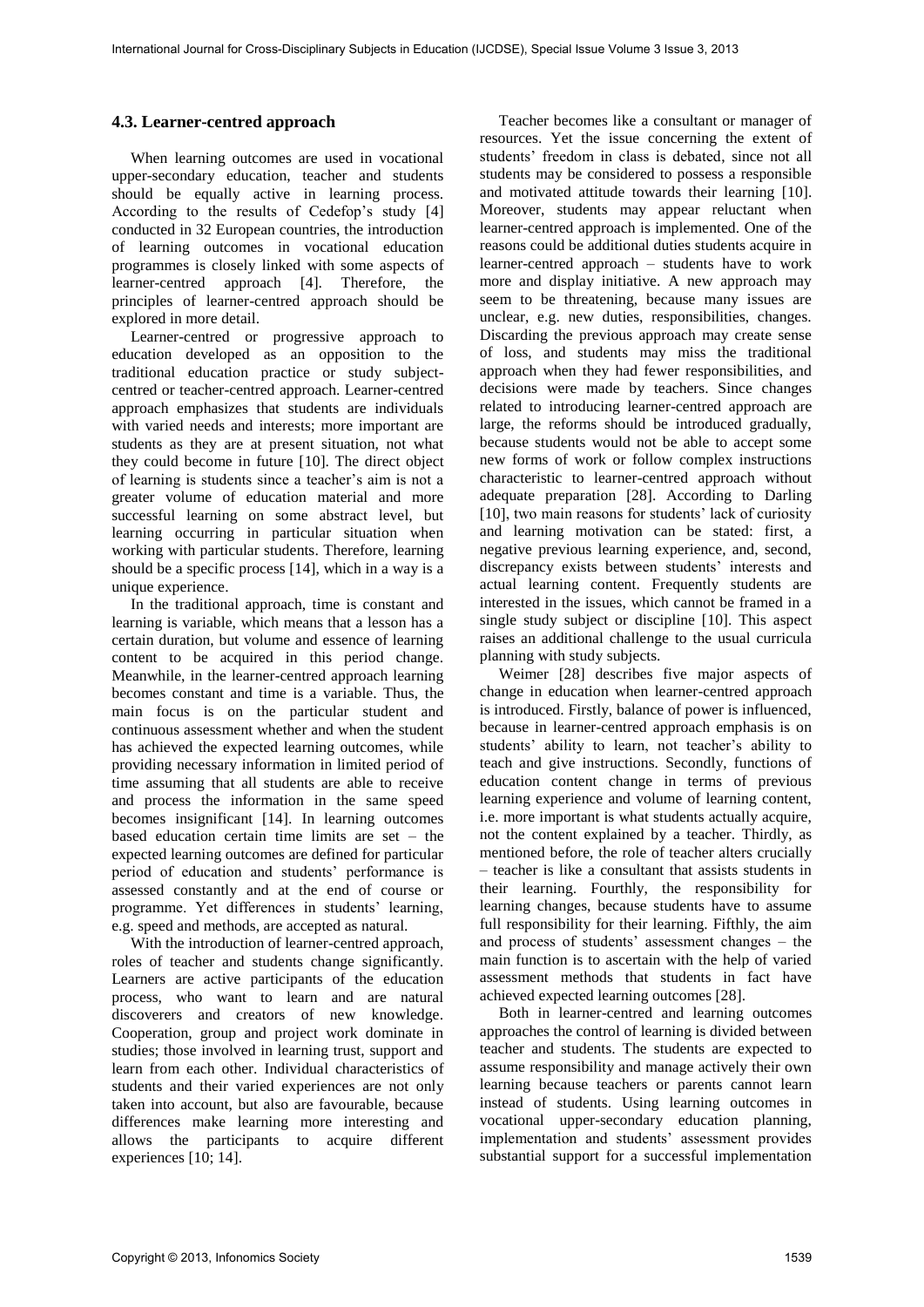of learner-centred approach. Thus, learning outcomes may be considered as a valuable tool for introducing and applying learner-centred approach to education.

## **5. Conclusions**

Learning outcomes are statements, which describe what a learner knows, understands and is able to do when completing a certain period of education. Learning outcomes are expressed in three categories – knowledge, skills and competences. Although vocational education programmes always have been outcomes oriented, to apply learning outcomes approach completely, changes both in education planning and implementation have to be conducted. In learning outcomes based education expected outcomes are clearly formulated for all education process participants, as learning outcomes should serve as guidelines for managing learning and teaching.

Learning outcomes based approach to vocational upper-secondary education emerged due to the changes in work organization and the development of knowledge society. Learning outcomes were more appropriate for raising students' and graduates' awareness of their knowledge, skills and competences, as well as helped in gaining more independence and flexibility when individuals planned their learning.

To describe learning outcomes in a system of increasing complexity, the most frequently Bloom's [2] taxonomy is applied. Since the original taxonomy has been reviewed and complemented over the decades, at present this classifications should be referred as the taxonomy of educational objectives. The taxonomy of educational objectives imparts three domains arranged in a hierarchical system: cognitive domain with six levels [2; 1], affective domain with five levels [16], and psychomotor domain with seven levels [11]. The use of all three domains when writing learning outcomes ensures a holistic approach to education for general development of students' personality.

The greatest attention is paid to three learning theories – behaviourism, cognitivism and constructivism. Although these theories represent different views about the process of learning, some of their principles and ideas may be used in learning outcomes based education. For example, the principles of behaviourism apply to cases when some simple knowledge or motor skills used in routine situations have to be acquired. Regarding cognitivism, expected learning outcomes are related to the acquisition of some cognitive operations or strategies; students have to manage their learning by providing the most appropriate solutions. The ideas supported by constructivism are more useful when particularly complicated knowledge has to be mastered and when previous perceptions and

opinions need to be critically reviewed and analysed. According to constructivism, previous students' experience is highly important, as well as their mutual cooperation; learning should include authentic tasks and context, which in vocational upper-secondary education is ensured during the work-based learning in enterprises.

In learner-centred approach, students are active participants who want to learn, which agrees with and learning outcomes based education. The most often mutual cooperation, project and group work as methods are used. The cooperation between participants becomes more interesting when learners along with their individual characteristics have different previous experiences. The focus in education is on the particular student in the particular situation and regular assessment whether the expected learning outcomes have been achieved. Since the introduction of learner-centred approach involves substantial reforms in education process, the changes should be conducted gradually for both students and teachers to adapt to their new roles. Learning outcomes may serve as a useful means when introducing and implementing learner-centred approach to vocational upper-secondary education.

## **6. References**

[1] Anderson, L.W., D.R. Krathwohl (eds.), *A Taxonomy for Learning, Teaching, and Assessing: A Revision of Bloom's Taxonomy of Educational Objectives*, Longman, New York, 2001.

[2] Bloom, B.S. (ed.), *Taxonomy of Educational Objectives, the Classification of Educational Goals – Handbook I: Cognitive Domain*, McKay, New York, 1956.

[3] Butt, Gr., *Making Assessment Matter*, Continuum International Publishing Group, Great Britain, 2010.

[4] Cedefop, *Curriculum Reform in Europe: The Impact of Learning Outcomes*, Research paper, No 29, Publications Office of the European Union, Luxembourg, 2012.

[5] Cedefop, *Learning Outcomes Approaches in VET Curricula: A Comparative Analysis of Nine European Countries*, Office for Official Publications of the European Communities, Luxembourg, 2010.

[6] Cedefop, *The Shift to Learning Outcomes: Policies and Practices in Europe*, Office for Official Publications of the European Communities, Luxembourg, 2009.

[7] Ch. Acharya, "Outcome-based education (OBE): A New Paradigm for Learning", *CDTLink, 7/3*, 2003, accessed 24.03.2012, http://www.cdtl.nus.edu.sg/link/nov 2003/obe.htm.

 [8] D. Brady "Competence-Based Education", In: McKenzie, P., Ph. Mitchell, and P. Oliver (eds.), *Competence and Accountability in Education*, Arena, Great Britain, 1995, pp. 1-18.